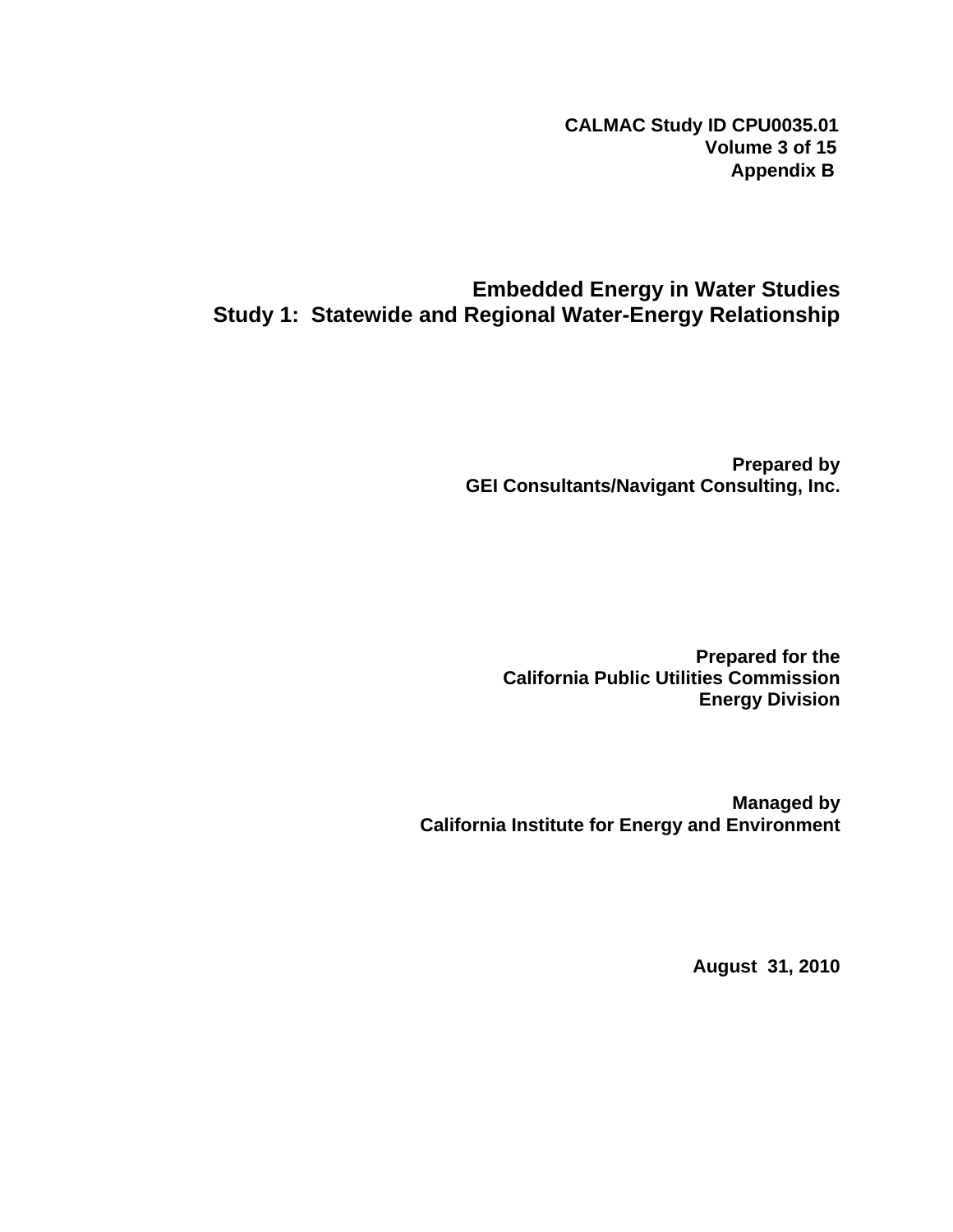# **B.1 Hydrologic Region Profile: North Coast (NC)**



## *B.1.1 Summary*

The North Coast Hydrologic Region is in the northwestern corner of California and includes redwood forests, inland mountain valleys, and the arid Modoc Plateau. Heavy rainfall in the coastal mountain ranges makes the North Coast

region the most water-abundant area of California, producing about 41 percent of the state's total natural runoff. As a result of the abundant rainfall, the average annual runoff for the rivers of this region is about 29 million acre-feet per year, which is the largest volume compared to all other hydrologic regions of California.

See Table 1 for additional information on the North Coast Hydrologic Region.

| <b>Size</b>                 | 19,476 square miles (12.3% of State)                                           |           |                                                                            |     |  |
|-----------------------------|--------------------------------------------------------------------------------|-----------|----------------------------------------------------------------------------|-----|--|
| Population (2000)           | 644,000                                                                        |           |                                                                            |     |  |
| <b>Projected Population</b> | 895,150                                                                        |           | <b>Percent Growth</b>                                                      | 39% |  |
| (2030)                      |                                                                                |           |                                                                            |     |  |
| <b>Reservoir Storage</b>    | 3,780 TAF                                                                      |           |                                                                            |     |  |
| <b>Capacity</b>             |                                                                                |           |                                                                            |     |  |
| <b>Average Annual</b>       | 50.6 inches                                                                    |           |                                                                            |     |  |
| Precipitation               |                                                                                |           |                                                                            |     |  |
| <b>Land Use</b>             | Forest and rangeland represent about 98 percent of this region's land area.    |           |                                                                            |     |  |
|                             | The agricultural trend in the past decade has been one of land consolidation   |           |                                                                            |     |  |
|                             | and the conversion of prime agricultural land to urban growth. This trend is a |           |                                                                            |     |  |
|                             | result of low crop values, the lack of additional inexpensive surface water,   |           |                                                                            |     |  |
|                             | and the ability to use only the most economically developable groundwater.     |           |                                                                            |     |  |
| <b>Water Supply</b>         | Many of the smaller communities and rural areas in the North Coast region      |           |                                                                            |     |  |
|                             | are generally supplied by small local surface water and groundwater            |           |                                                                            |     |  |
|                             | systems. Larger water supply projects in this region include the USBR's        |           |                                                                            |     |  |
|                             |                                                                                |           | Klamath Project, the U.S. Army Corps of Engineers' Russian River Project   |     |  |
|                             |                                                                                |           | (Lake Mendocino and Lake Sonoma), and the Humboldt Bay Municipal Water     |     |  |
|                             |                                                                                |           | District's Ruth Reservoir, which serves coastal communities from Eureka to |     |  |
|                             | McKinleyville.                                                                 |           |                                                                            |     |  |
| <b>Water Use</b>            |                                                                                |           | In the year 2000, a "normal" water year, agriculture accounts for about 83 |     |  |
|                             |                                                                                |           | percent of the region's water use, while urban use is about 17 percent.    |     |  |
|                             | Urban                                                                          | 126.9 TAF |                                                                            |     |  |
|                             | Agricultural                                                                   | 640.7 TAF |                                                                            |     |  |
|                             | Total                                                                          | 767.6 TAF |                                                                            |     |  |

**Table 1 - North Coast Hydrologic Region Profile**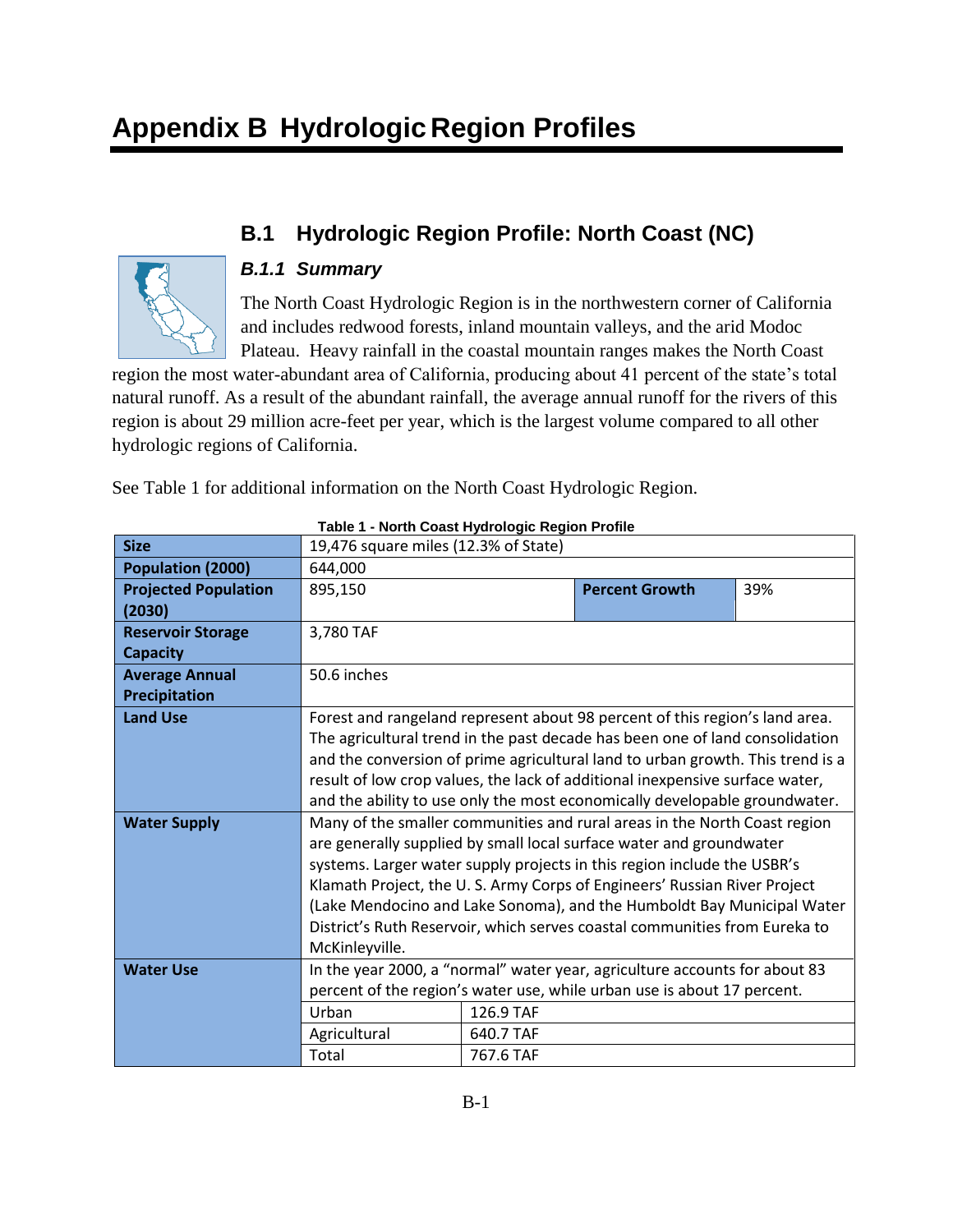### *B.1.2 North Coast 2010 Water Supply and Energy Profile:*



Total Supply: 3,251 TAF Total Energy Consumption: 159 GWh

# **B.2 Hydrologic Region Profile: San Francisco Bay (SF)**



#### *B.2.1 Summary*

The San Francisco Bay Hydrologic Region, which occupies parts of nine counties, extends from southern Santa Clara County north to Tomales Bay in Marin County, and inland to the confluence of the Sacramento and San Joaquin rivers near Collinsville. The climate within the region varies significantly from

west to east. Coastal areas are typically cool and often foggy, and inland valleys are warmer with a Mediterranean-like climate.

See Table 2 for additional information on the San Francisco Bay Hydrologic Region.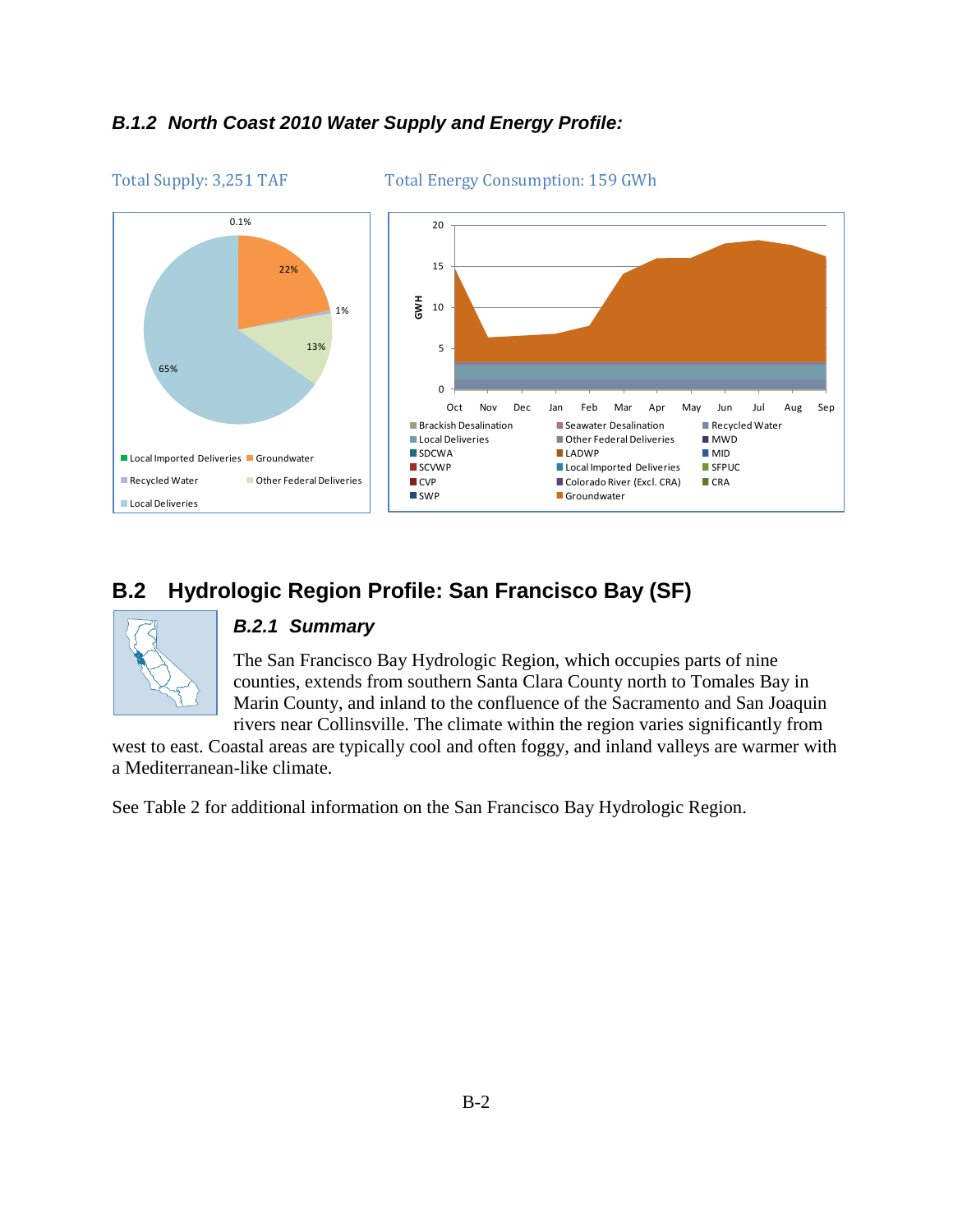| <b>Size</b>                 | 4,506 square feet (2.85 of State)                                             |             |                                                                                |     |  |  |
|-----------------------------|-------------------------------------------------------------------------------|-------------|--------------------------------------------------------------------------------|-----|--|--|
| Population (2000)           | 6,105,650                                                                     |             |                                                                                |     |  |  |
| <b>Projected Population</b> | 7,857,360                                                                     |             | <b>Percent Growth</b>                                                          | 29% |  |  |
| (2030)                      |                                                                               |             |                                                                                |     |  |  |
| <b>Reservoir Storage</b>    | 746 TAF                                                                       |             |                                                                                |     |  |  |
| <b>Capacity</b>             |                                                                               |             |                                                                                |     |  |  |
| <b>Average Annual</b>       | 25.4 inches                                                                   |             |                                                                                |     |  |  |
| Precipitation               |                                                                               |             |                                                                                |     |  |  |
| <b>Land Use</b>             |                                                                               |             | Portions of the region are highly urbanized and include the San Francisco,     |     |  |  |
|                             | Oakland, and San Jose metropolitan areas. Agricultural acreage occurs         |             |                                                                                |     |  |  |
|                             | mostly in the north and northeast in Napa, Marin, Sonoma, and Solano          |             |                                                                                |     |  |  |
|                             | counties. Santa Clara and Alameda counties also have significant agricultural |             |                                                                                |     |  |  |
|                             | acreage at the edge of the urban development.                                 |             |                                                                                |     |  |  |
| <b>Water Supply</b>         | In the early 1900s, local water agencies developed significant imported       |             |                                                                                |     |  |  |
|                             | water supplies from the Mokelumne and Tuolumne rivers to meet the             |             |                                                                                |     |  |  |
|                             | anticipated demands. At the same time, local reservoirs and watersheds        |             |                                                                                |     |  |  |
|                             |                                                                               |             | were being developed to capture surface supplies, to recharge the              |     |  |  |
|                             |                                                                               |             | groundwater basins, and to act as terminal reservoirs for the larger projects. |     |  |  |
|                             |                                                                               |             | Recycled water is also used in a full spectrum of applications including       |     |  |  |
|                             |                                                                               |             | landscape irrigation, industrial cooling, agricultural needs, and as supply to |     |  |  |
|                             |                                                                               |             | wetlands. Currently, nearly 50-million gallons per day of recycled water is    |     |  |  |
|                             | produced in the bay region.                                                   |             |                                                                                |     |  |  |
| <b>Water Use</b>            |                                                                               |             | In the year 2000, a "normal" water year, agriculture accounts for about 10%    |     |  |  |
|                             |                                                                               |             | percent of the region's water use, while urban use is about 90% percent.       |     |  |  |
|                             | Urban                                                                         | 1,011.8 TAF |                                                                                |     |  |  |
|                             | Agricultural                                                                  | 109.7 TAF   |                                                                                |     |  |  |
|                             | Total<br>1,121.5 TAF                                                          |             |                                                                                |     |  |  |

**Table 2 – San Francisco Bay Hydrologic Region Profile**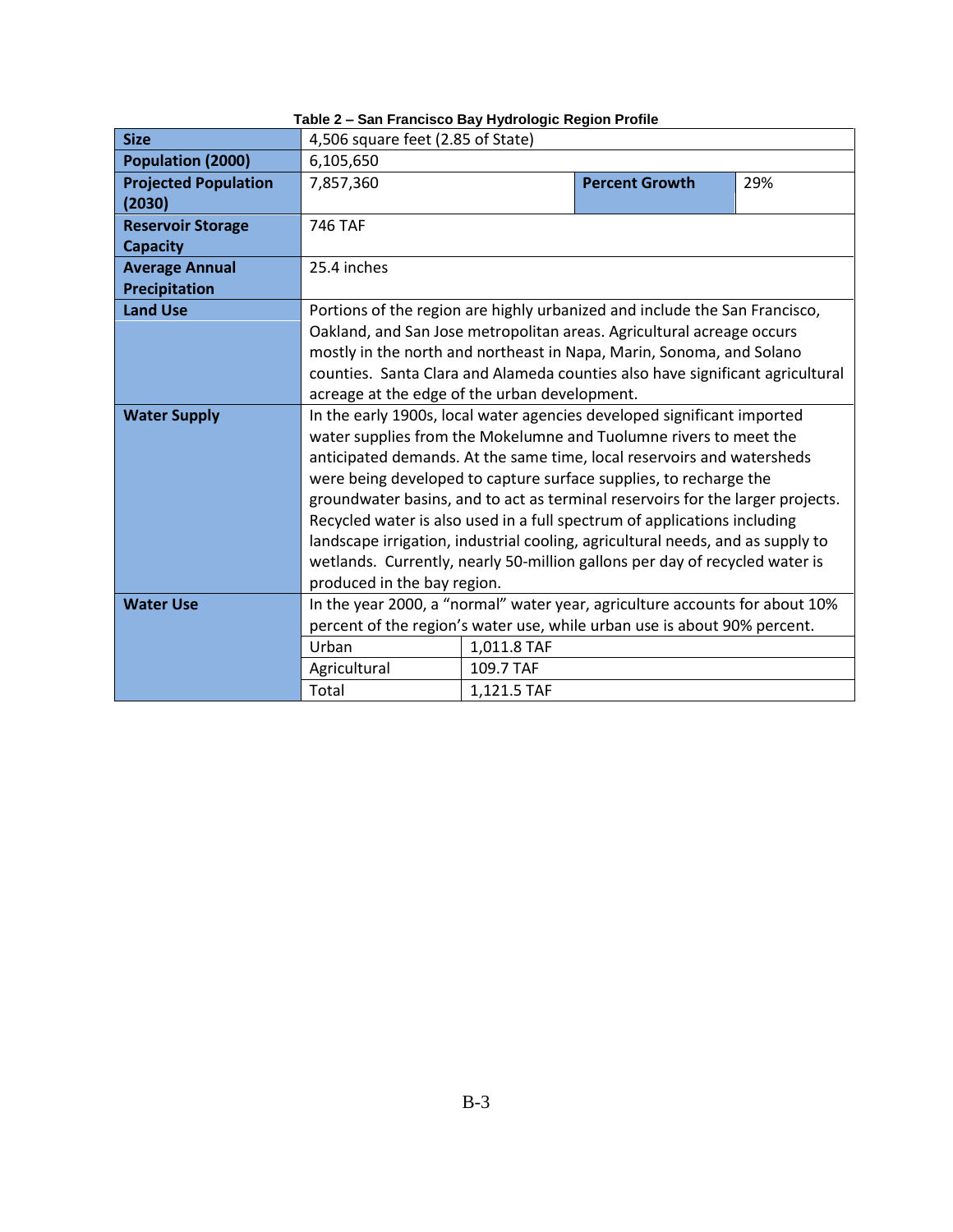### *B.2.2 San Francisco Bay 2010 Water Supply and Energy Profile:*



Total Supply: 1,277 TAF Total Energy Consumption: 103 GWh

# **B.3 Hydrologic Region Profile: Central Coast (CC)**



#### *B.3.1 Summary*

The Central Coast Hydrologic Region extends from southern San Mateo County in the north to Santa Barbara County in the south. The region includes all of Santa Cruz, Monterey, San Benito, San Luis Obispo and Santa Barbara counties and parts of San Mateo, Santa Clara, and Ventura counties. Many attributes

define the Central Coast region including: the topography, many microclimates, the variety of agricultural products, and the picturesque coastline, Valleys and communities that drive a thriving tourism economy.

See Table 3 for additional information on the Central Coast Hydrologic Region.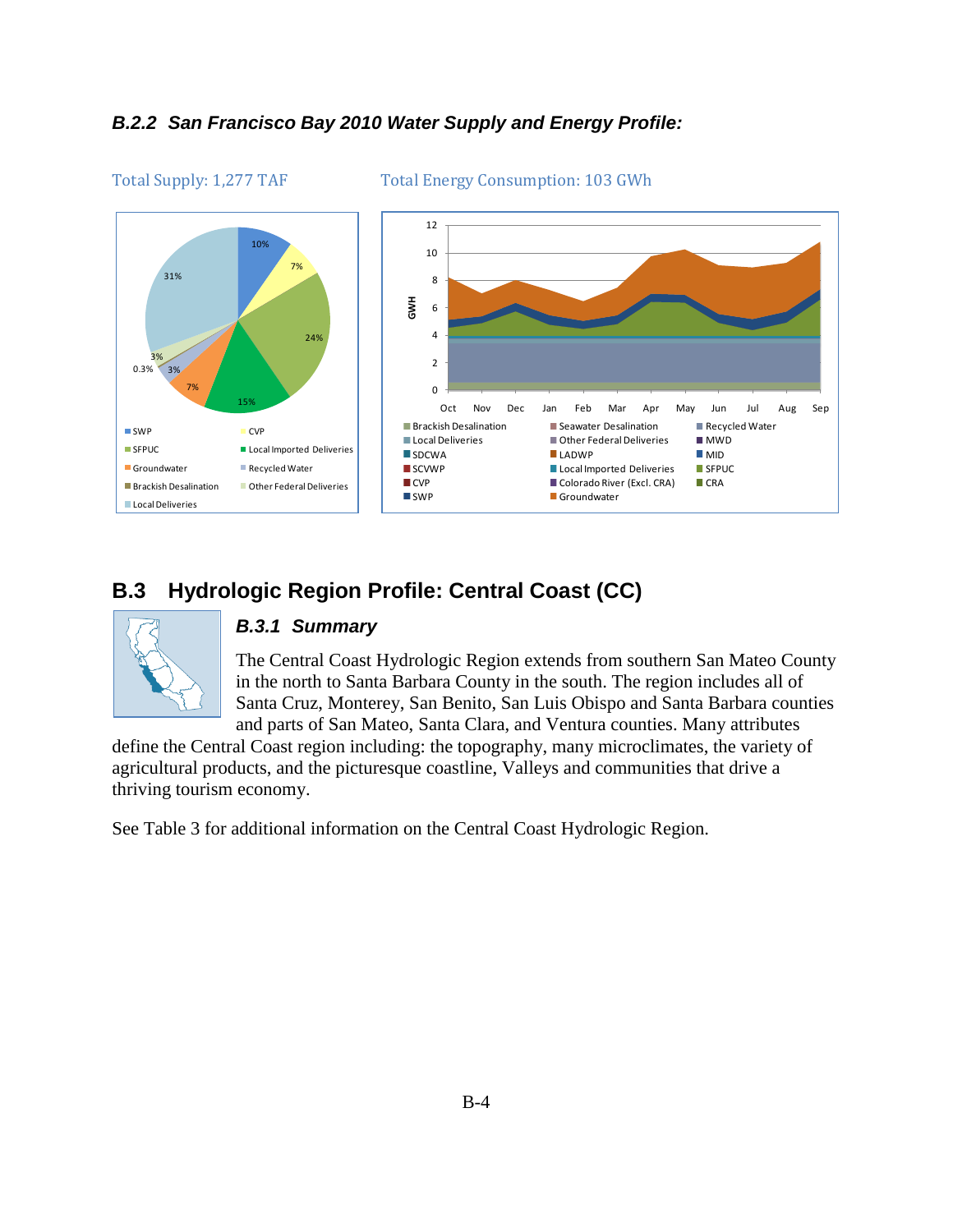| <b>Size</b>                 | 11,326 square miles (7.1% of the state)                                                                                                             |           |                                                                              |     |  |  |
|-----------------------------|-----------------------------------------------------------------------------------------------------------------------------------------------------|-----------|------------------------------------------------------------------------------|-----|--|--|
| Population (2000)           | 1,459,205                                                                                                                                           |           |                                                                              |     |  |  |
| <b>Projected Population</b> | 1,890,390                                                                                                                                           |           | <b>Percent Growth</b>                                                        | 30% |  |  |
| (2030)                      |                                                                                                                                                     |           |                                                                              |     |  |  |
| <b>Reservoir Storage</b>    | 1,227 TAF                                                                                                                                           |           |                                                                              |     |  |  |
| <b>Capacity</b>             |                                                                                                                                                     |           |                                                                              |     |  |  |
| <b>Average Annual</b>       | 18.7 inches                                                                                                                                         |           |                                                                              |     |  |  |
| Precipitation               |                                                                                                                                                     |           |                                                                              |     |  |  |
| <b>Land Use</b>             |                                                                                                                                                     |           | The busy topography of the Central Coast Region and distance from            |     |  |  |
|                             |                                                                                                                                                     |           | California's major population centers have resulted in a landscape that is   |     |  |  |
|                             | primarily pastoral and agricultural. Agriculture in the Central Coast region                                                                        |           |                                                                              |     |  |  |
|                             | can be divided into two distinct categories. One is irrigated vegetable and                                                                         |           |                                                                              |     |  |  |
|                             | specialty crops grown on coastal terraces and valleys and in some inland                                                                            |           |                                                                              |     |  |  |
|                             | valleys; and the other category is range pasture and dry-farmed grain in the                                                                        |           |                                                                              |     |  |  |
|                             | inland valleys.                                                                                                                                     |           |                                                                              |     |  |  |
| <b>Water Supply</b>         | Groundwater is the primary source of water in the region, accounting for                                                                            |           |                                                                              |     |  |  |
|                             | roughly 75 percent of the annual supply in 2000. Local and some imported<br>surface water supplies make up the rest of the available water for this |           |                                                                              |     |  |  |
|                             |                                                                                                                                                     |           |                                                                              |     |  |  |
|                             |                                                                                                                                                     |           | region. A significant amount of groundwater recharge is provided by the      |     |  |  |
|                             | the Salinas river.                                                                                                                                  |           | Pajaro, Salinas, and Carmel rivers, and by the Arroyo Seco, which flows into |     |  |  |
| <b>Water Use</b>            |                                                                                                                                                     |           | In the year 2000, a "normal" water year, agriculture accounts for about 77%  |     |  |  |
|                             |                                                                                                                                                     |           | percent of the region's water use, while urban use is about 23% percent.     |     |  |  |
|                             | Urban                                                                                                                                               | 221.0 TAF |                                                                              |     |  |  |
|                             |                                                                                                                                                     |           |                                                                              |     |  |  |
|                             | Agricultural                                                                                                                                        | 746.2 TAF |                                                                              |     |  |  |
|                             | Total<br>967.2 TAF                                                                                                                                  |           |                                                                              |     |  |  |

#### **Table 3 – Central Coast Hydrologic Region Profile**

### *B.3.2 Central Coast 2010 Water Supply and Energy Profile:*



#### Total Supply: 1,219 TAF Total Energy Consumption: 435 GWh

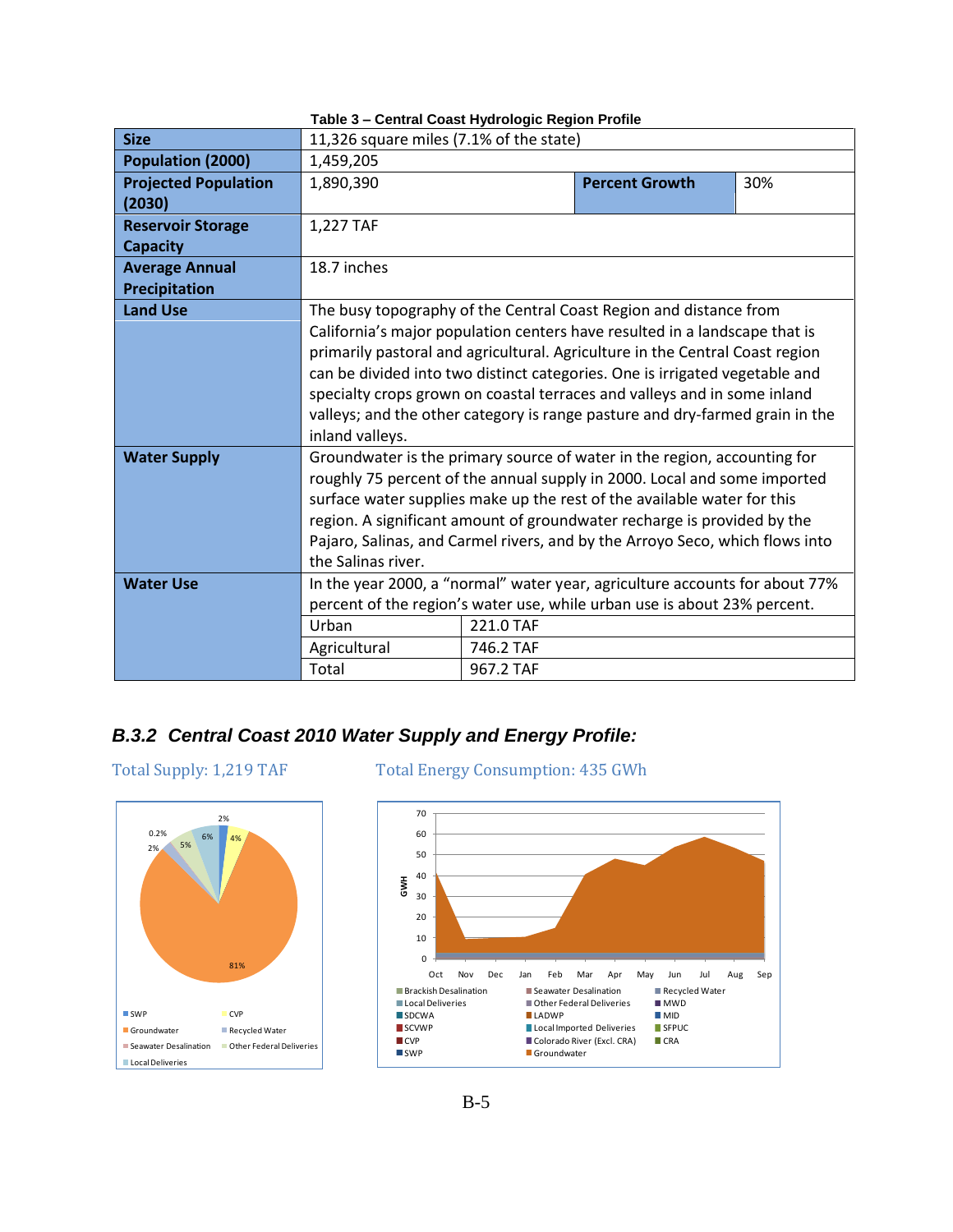# **B.4 Hydrologic Region Profile: South Coast (SC)**



## *B.4.1 Summary*

The South Coast Hydrologic Region comprises the southwest portion of the state and is California's most urbanized and populous region. The topography includes a series of nearly flat coastal plains and valleys, many broad but gentle interior valleys, and several mountain ranges of low and moderate elevation.

The region has a mild, dry subtropical climate where summers are virtually rainless, except in the mountains where late summer thunderstorms sometimes occur.

See Table 4 for additional information on the South Coast Hydrologic Region.

| <b>Size</b>                           | 10,925 square miles (6.9% of State)                                                                                                                                                                                                                                                                                                                                                                                                                                                                                                                                                                                                            |                                        |                                                                                                                                                         |     |  |  |
|---------------------------------------|------------------------------------------------------------------------------------------------------------------------------------------------------------------------------------------------------------------------------------------------------------------------------------------------------------------------------------------------------------------------------------------------------------------------------------------------------------------------------------------------------------------------------------------------------------------------------------------------------------------------------------------------|----------------------------------------|---------------------------------------------------------------------------------------------------------------------------------------------------------|-----|--|--|
| Population (2000)                     | 18,223,425                                                                                                                                                                                                                                                                                                                                                                                                                                                                                                                                                                                                                                     |                                        |                                                                                                                                                         |     |  |  |
| <b>Projected Population</b><br>(2030) | 23,827,075                                                                                                                                                                                                                                                                                                                                                                                                                                                                                                                                                                                                                                     |                                        | <b>Percent Growth</b>                                                                                                                                   | 24% |  |  |
| <b>Reservoir Storage</b>              | 3,059 TAF                                                                                                                                                                                                                                                                                                                                                                                                                                                                                                                                                                                                                                      |                                        |                                                                                                                                                         |     |  |  |
| <b>Capacity</b>                       |                                                                                                                                                                                                                                                                                                                                                                                                                                                                                                                                                                                                                                                |                                        |                                                                                                                                                         |     |  |  |
| <b>Average Annual</b>                 | 17.6 inches                                                                                                                                                                                                                                                                                                                                                                                                                                                                                                                                                                                                                                    |                                        |                                                                                                                                                         |     |  |  |
| Precipitation                         |                                                                                                                                                                                                                                                                                                                                                                                                                                                                                                                                                                                                                                                |                                        |                                                                                                                                                         |     |  |  |
| <b>Land Use</b>                       | The expansion of new single- and multi-family homes, commercial services,<br>businesses, and highway systems into the warmer sections of the region<br>continues onto lands that were historically pastoral, if not agricultural.<br>Although pockets of open space and agricultural uses still exist, the urban<br>area now extends southward from Ventura County to the international<br>border with Mexico and eastward from the coast to beyond Riverside and<br>San Bernardino. Irrigated agriculture now occupies only one-seventh as<br>much land as urban uses.                                                                        |                                        |                                                                                                                                                         |     |  |  |
| <b>Water Supply</b>                   | The region has developed a diverse mix of both local and imported water<br>supply sources. Local water resources development over the last 15 years<br>has included water recycling, groundwater storage and conjunctive use,<br>conservation, brackish water desalination, water transfer and storage, and<br>infrastructure enhancements to complement imported water supplies. The<br>region imports water through the State Water Project (SWP), the Colorado<br>River Aqueduct (CRA), and the Los Angeles Aqueduct (LAA). This diverse mix<br>of sources provides flexibility in managing supplies and resources in wet and<br>dry years. |                                        |                                                                                                                                                         |     |  |  |
| <b>Water Use</b>                      | Urban<br>Agricultural<br>Total                                                                                                                                                                                                                                                                                                                                                                                                                                                                                                                                                                                                                 | 3,860.4 TAF<br>795.9 TAF<br>4656.3 TAF | In the year 2000, a "normal" water year, agriculture accounts for about 17%<br>percent of the region's water use, while urban use is about 83% percent. |     |  |  |

#### **Table 4 – South Coast Hydrologic Region Profile**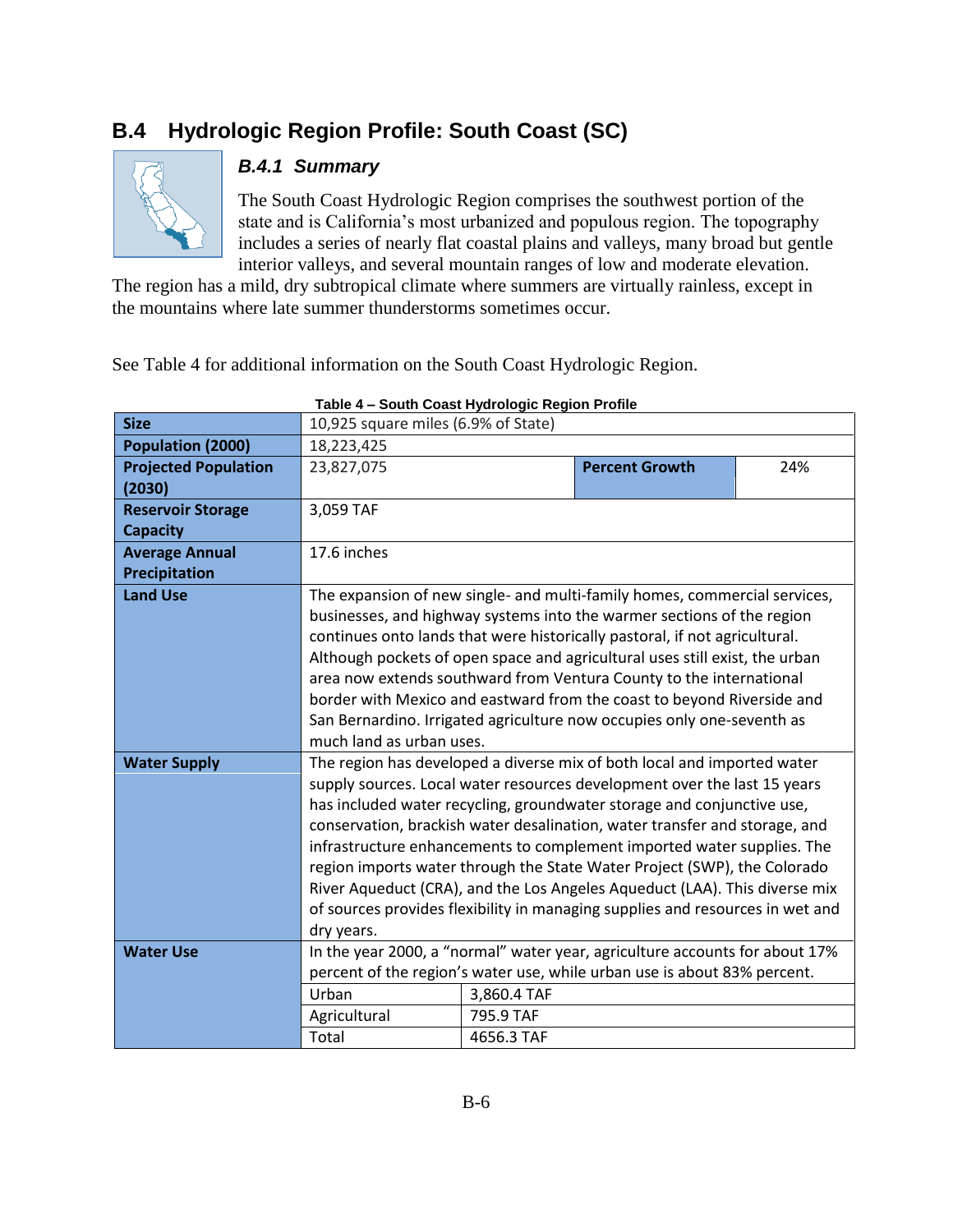## *B.4.2 South Coast 2010 Water Supply and Energy Profile:*





Note: the negative area is due to energy production in the region

# **B.5 Hydrologic Region Profile: Sacramento River (SR)**



#### *B.5.1 Summary*

The Sacramento River Hydrologic Region includes the entire drainage area of the state's largest river and its tributaries, extending from the Oregon border downstream to the Sacramento – San Joaquin Delta. The Sacramento Valley with its alluvial soils, abundant water and moderate climate, is one of the richest

agricultural regions on earth. These same physical attributes also make it an incredibly productive ecosystem that supports more than 250 species of fish and wildlife.

See Table 5 below for additional information on the Sacramento River Hydrologic Region.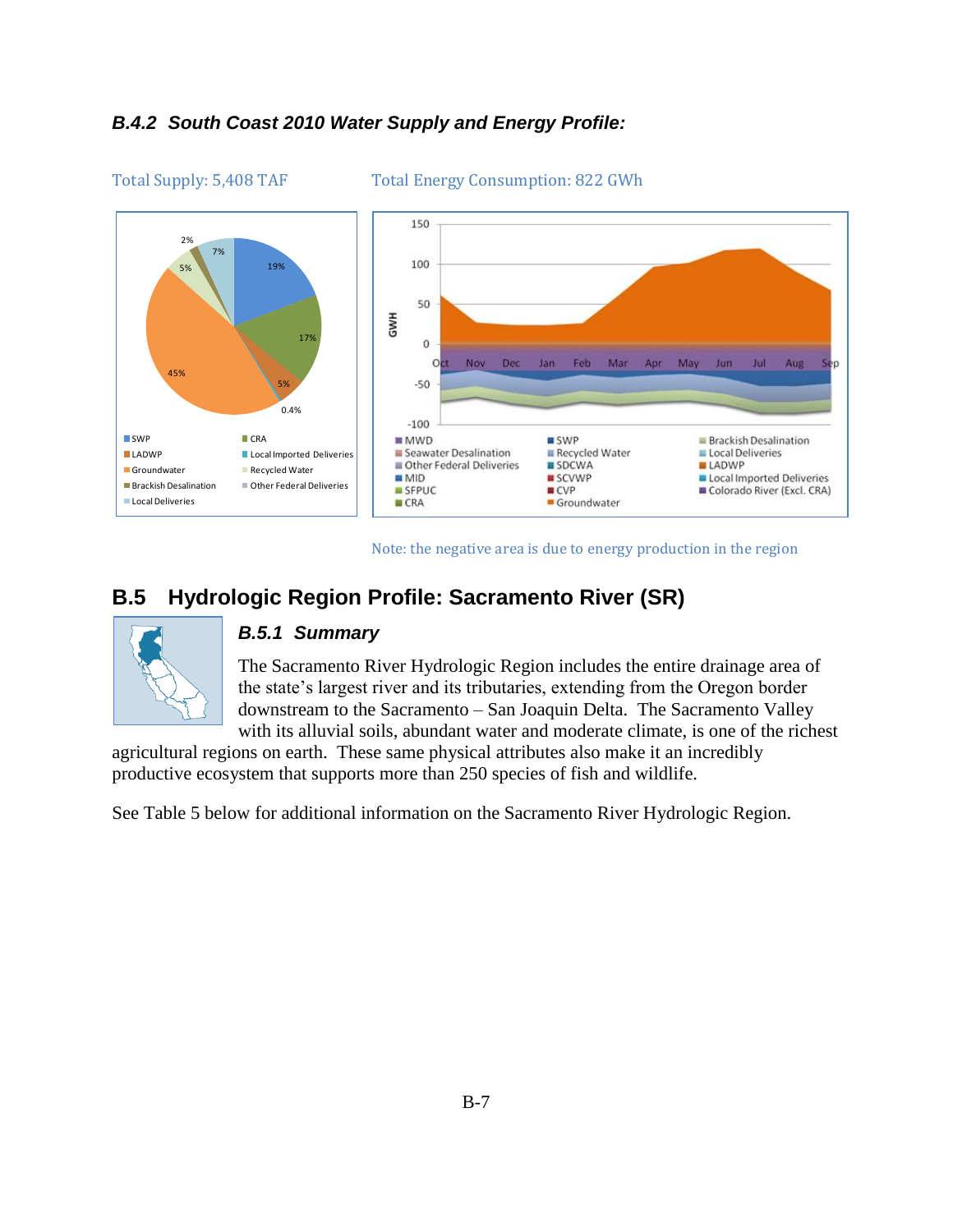| <b>Size</b>                 | 27,246 square miles (17.2% of State)                                           |             |                                                                             |     |  |
|-----------------------------|--------------------------------------------------------------------------------|-------------|-----------------------------------------------------------------------------|-----|--|
| Population (2000)           | 2,593,110                                                                      |             |                                                                             |     |  |
| <b>Projected Population</b> | 4,569,490                                                                      |             | <b>Percent Growth</b>                                                       | 76% |  |
| (2030)                      |                                                                                |             |                                                                             |     |  |
| <b>Reservoir Storage</b>    | 16,146 TAF                                                                     |             |                                                                             |     |  |
| <b>Capacity</b>             |                                                                                |             |                                                                             |     |  |
| <b>Average Annual</b>       | 36.7                                                                           |             |                                                                             |     |  |
| <b>Precipitation</b>        |                                                                                |             |                                                                             |     |  |
| <b>Land Use</b>             |                                                                                |             | Agriculture is the region's largest industry, contributing a wide           |     |  |
|                             |                                                                                |             | variety of crops including rice, grain, tomatoes, field crops, fruits       |     |  |
|                             | and nuts. A substantial number of acres of rangeland in this region are also   |             |                                                                             |     |  |
|                             | used for livestock management. During the past 130 years, more than 95         |             |                                                                             |     |  |
|                             | percent of the valley's historic riparian forests have been converted to other |             |                                                                             |     |  |
|                             | land uses.                                                                     |             |                                                                             |     |  |
| <b>Water Supply</b>         | Because of the weather patterns that produce a high level of precipitation in  |             |                                                                             |     |  |
|                             |                                                                                |             | the region, major water supplies from the region are provided through the   |     |  |
|                             |                                                                                |             | development of reservoirs and from direct groundwater pumping, which        |     |  |
|                             |                                                                                |             | historically has recharged through the winter months. Although a few of the |     |  |
|                             |                                                                                |             | larger cities in the region, such as Sacramento, divert most of their water |     |  |
|                             |                                                                                |             | from the larger rivers, the principal source of water for most of the urban |     |  |
|                             |                                                                                |             | and rural communities throughout this region is groundwater.                |     |  |
| <b>Water Use</b>            |                                                                                |             | In the year 2000, a "normal" water year, agriculture accounts for about 91% |     |  |
|                             |                                                                                |             | percent of the region's water use, while urban use is about 9% percent.     |     |  |
|                             | Urban                                                                          | 756.2 TAF   |                                                                             |     |  |
|                             | Agricultural                                                                   | 7,343.3 TAF |                                                                             |     |  |
|                             | Total                                                                          | 8,099.5 TAF |                                                                             |     |  |

**Table 5 – Sacramento River Hydrologic Region Profile**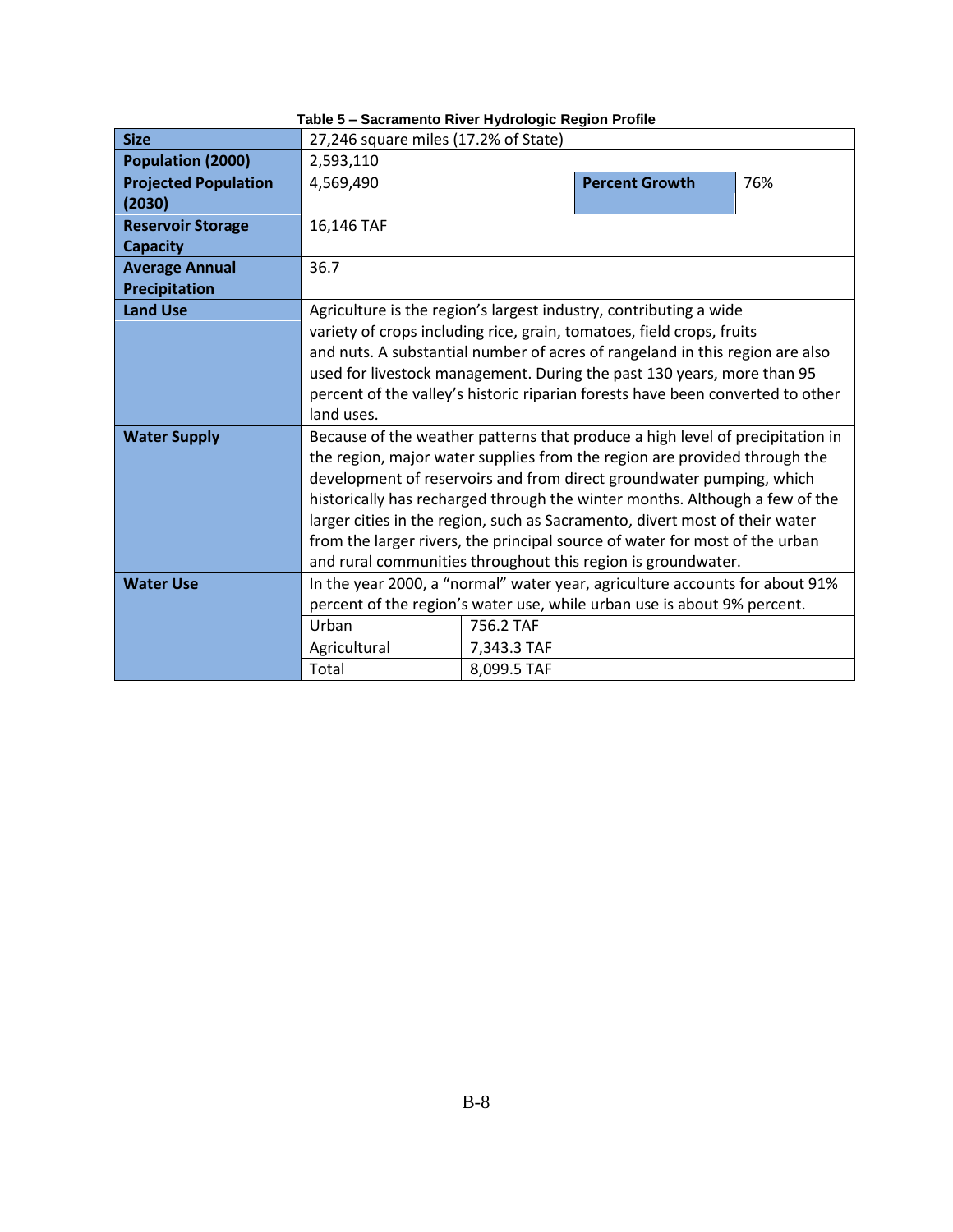## *B.5.2 Sacramento River 2010 Water Supply and Energy Profile:*



#### Total Supply: 21,545 TAF Total Energy Consumption: 1,068 GWh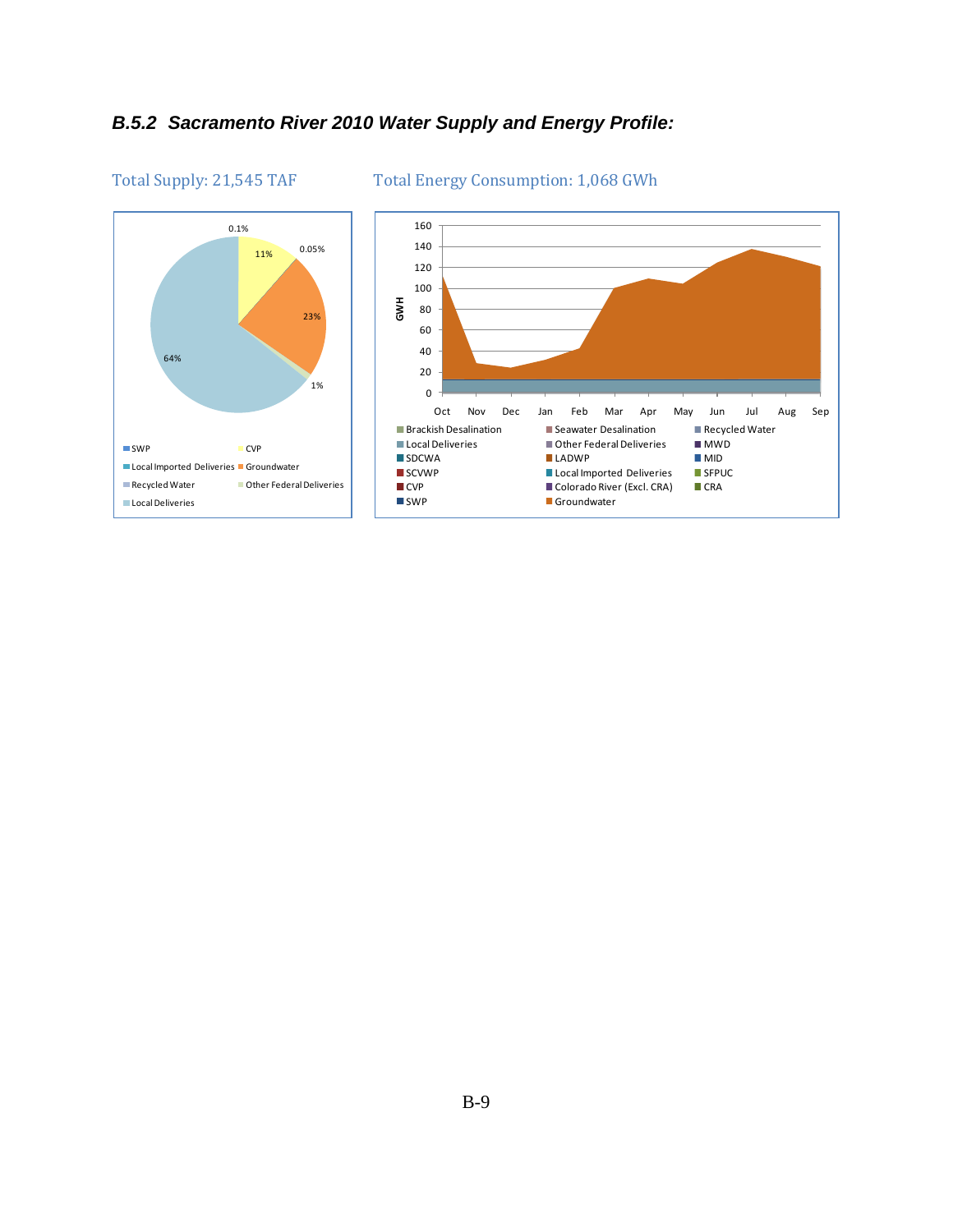# **B.6 Hydrologic Region Profile: San Joaquin River (SR)**



### *B.6.1 Summary*

The San Joaquin River hydrologic region is in the heart of California and includes the northern portion of the San Joaquin Valley. It is bordered on the east by the Sierra Nevada and on the west by the coastal mountains of the Diablo Range. Because the San Joaquin Valley is isolated by mountains from

the marine effects of coastal California, the maximum average daily temperature in the valley reaches a high of 101 degrees during late July, although the northern part of this hydrologic region does benefit from Delta breezes during the hot summer periods.

See Table 6 below for additional information on the San Joaquin River Hydrologic Region.

| <b>Size</b>                 | 15,214 square miles (9.6% of State)                                            | <u>san seaqam missi riyarsiyyis negisir roma</u> |                                                                                 |     |  |  |
|-----------------------------|--------------------------------------------------------------------------------|--------------------------------------------------|---------------------------------------------------------------------------------|-----|--|--|
| Population (2000)           | 1,751,010                                                                      |                                                  |                                                                                 |     |  |  |
| <b>Projected Population</b> | 3,385,885                                                                      |                                                  | <b>Percent Growth</b>                                                           | 93% |  |  |
| (2030)                      |                                                                                |                                                  |                                                                                 |     |  |  |
| <b>Reservoir Storage</b>    | 11,477 TAF                                                                     |                                                  |                                                                                 |     |  |  |
| <b>Capacity</b>             |                                                                                |                                                  |                                                                                 |     |  |  |
| <b>Average Annual</b>       | 26.3 inches                                                                    |                                                  |                                                                                 |     |  |  |
| Precipitation               |                                                                                |                                                  |                                                                                 |     |  |  |
| <b>Land Use</b>             |                                                                                |                                                  | The valley portion of the San Joaquin River region consists primarily of highly |     |  |  |
|                             |                                                                                |                                                  | productive farmland and the rapidly growing urban areas of Stockton, Tracy,     |     |  |  |
|                             | Modesto, Manteca, and Merced. Agriculture is the major economic and land       |                                                  |                                                                                 |     |  |  |
|                             | use activity in the San Joaquin River region. The Valley has roughly 2 million |                                                  |                                                                                 |     |  |  |
|                             | acres of irrigated cropland and an annual agricultural output valued at more   |                                                  |                                                                                 |     |  |  |
|                             | than $$4.9$ billion.                                                           |                                                  |                                                                                 |     |  |  |
| <b>Water Supply</b>         | The primary sources of surface water in the San Joaquin River region are the   |                                                  |                                                                                 |     |  |  |
|                             | rivers that drain the western slope of the Sierra Nevada. These include the    |                                                  |                                                                                 |     |  |  |
|                             |                                                                                |                                                  | San Joaquin River and its major tributaries, the Merced, Tuolumne,              |     |  |  |
|                             |                                                                                |                                                  | Stanislaus, Calaveras, Mokelumne, and Cosumnes rivers. Most of the surface      |     |  |  |
|                             |                                                                                |                                                  | water in the upper San Joaquin River is stored and diverted at Friant Dam,      |     |  |  |
|                             |                                                                                |                                                  | and is then conveyed north through the Madera Canal and south through           |     |  |  |
|                             | the Friant-Kern Canal.                                                         |                                                  |                                                                                 |     |  |  |
| <b>Water Use</b>            |                                                                                |                                                  | In the year 2000, a "normal" water year, agriculture accounts for about 94%     |     |  |  |
|                             |                                                                                |                                                  | percent of the region's water use, while urban use is about 6% percent.         |     |  |  |
|                             | Urban                                                                          | 374.1 TAF                                        |                                                                                 |     |  |  |
|                             | Agricultural                                                                   | 5655.9 TAF                                       |                                                                                 |     |  |  |
|                             | Total<br>6,030.0 TAF                                                           |                                                  |                                                                                 |     |  |  |

**Table 6 – San Joaquin River Hydrologic Region Profile**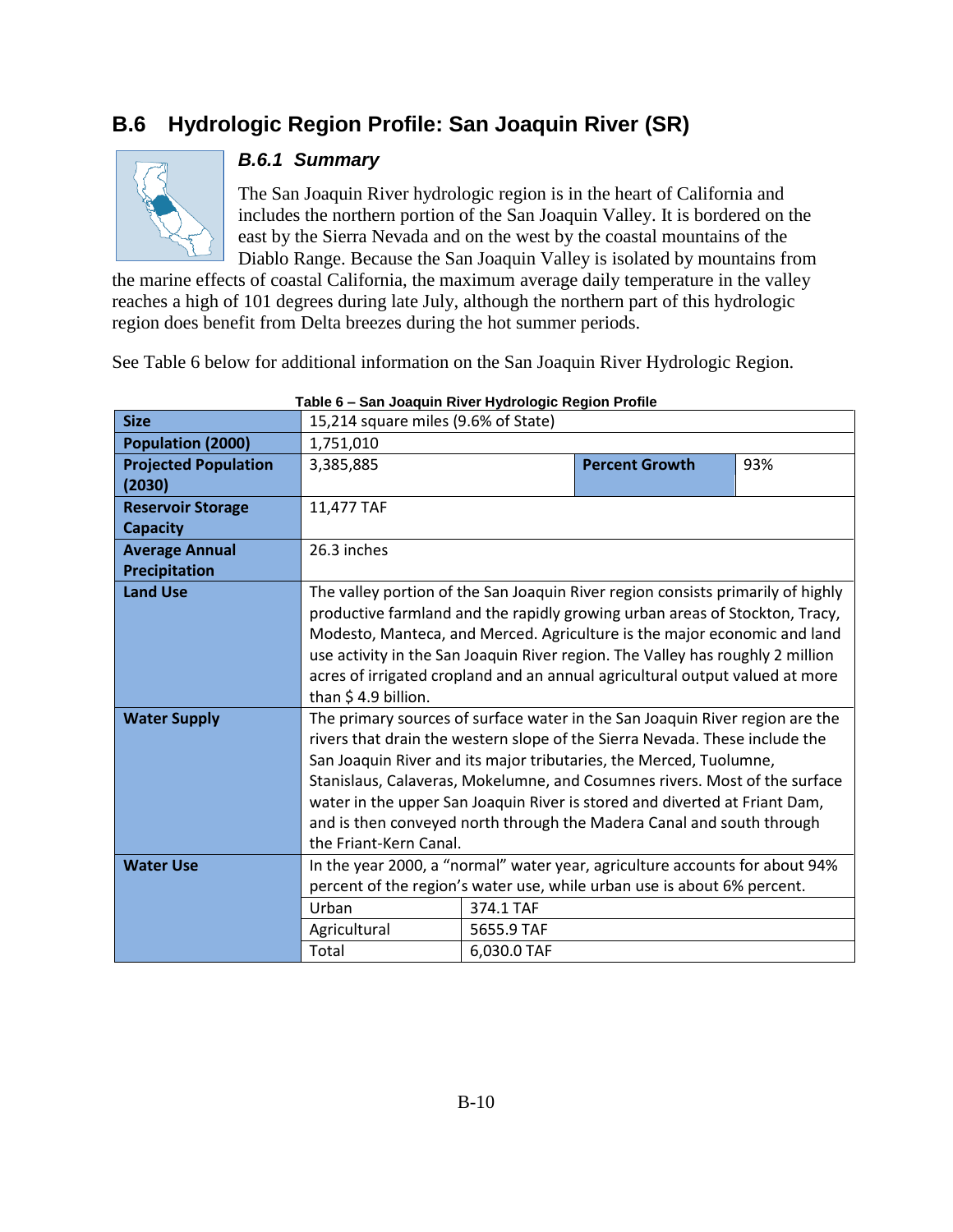## *1.1.1 San Joaquin River 2010 Water Supply and Energy Profile:*



#### Total Supply: 10,448 TAF Total Energy Consumption: 2,682 GWh

# **1.2 Hydrologic Region Profile: Tulare Lake (TL)**



#### *1.2.1 Summary*

The Tulare Lake Hydrologic Region is in the southern end of the San Joaquin Valley. This region includes all of Tulare and Kings Counties and large portions of Fresno and Kern counties. The valley is broad and flat, and is surrounded by the Diablo and Coast Ranges to the west, the Sierra Nevada to the east, and the

Tehachapi Mountains to the south. The valley portion of the region is hot and dry in summer with long, sunny days and cooler nights. Winters are wet and often blanketed with dense fog.

See Table 7 below for additional information on the Tulare Lake Hydrologic Region.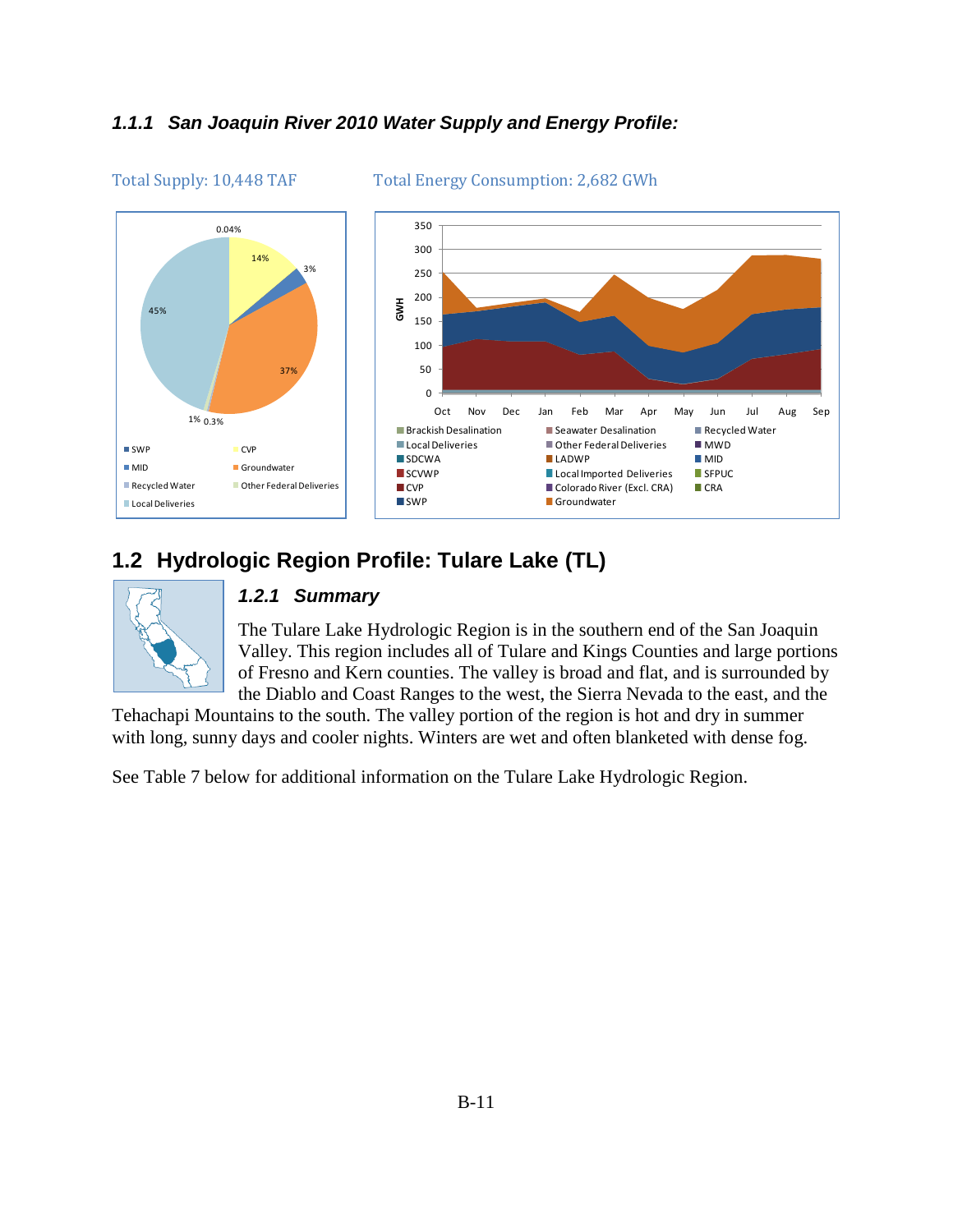| <b>Size</b>                            | 17,033 square miles (10.7% of State)                                         |             |                                                                               |     |  |
|----------------------------------------|------------------------------------------------------------------------------|-------------|-------------------------------------------------------------------------------|-----|--|
| Population (2000)                      | 1,884,675                                                                    |             |                                                                               |     |  |
| <b>Projected Population</b>            | 3,121,625                                                                    |             | <b>Percent Growth</b>                                                         | 66% |  |
| (2030)                                 |                                                                              |             |                                                                               |     |  |
| <b>Reservoir Storage</b>               | 2,046 TAF                                                                    |             |                                                                               |     |  |
| <b>Capacity</b>                        |                                                                              |             |                                                                               |     |  |
| <b>Average Annual</b><br>Precipitation | 15.2 inches                                                                  |             |                                                                               |     |  |
| <b>Land Use</b>                        |                                                                              |             | The State and federal government agencies own about 30 percent of the         |     |  |
|                                        |                                                                              |             | land in the region, including about 1.7 million acres of national forest, 0.8 |     |  |
|                                        |                                                                              |             | million acres of national parks and recreation areas, and 1 million acres of  |     |  |
|                                        |                                                                              |             | land managed by the U.S. Bureau of Land Management. Privately owned           |     |  |
|                                        | land totals about 7.4 million acres. Irrigated agriculture accounts for more |             |                                                                               |     |  |
|                                        | than 3 million acres of the private land, while urban areas take up over     |             |                                                                               |     |  |
|                                        | 350,000 acres. Other agricultural lands and areas with native vegetation     |             |                                                                               |     |  |
|                                        | represent an additional 1.4 million acres in the region.                     |             |                                                                               |     |  |
| <b>Water Supply</b>                    | The region receives most of its surface water runoff from four main rivers   |             |                                                                               |     |  |
|                                        | that flow out of the Sierra Nevada, which are the Kings, Kaweah, Tule, and   |             |                                                                               |     |  |
|                                        |                                                                              |             | Kern rivers. Major water conveyance facilities in the region include the      |     |  |
|                                        |                                                                              |             | California Aqueduct, the Friant-Kern Canal, and the Cross Valley Canal.       |     |  |
|                                        |                                                                              |             | Water diversions from the San Joaquin River at Friant Dam are also a          |     |  |
|                                        |                                                                              |             | significant supply source for all uses in the Tulare Lake region.             |     |  |
| <b>Water Use</b>                       |                                                                              |             | In the year 2000, a "normal" water year, agriculture accounts for about 97%   |     |  |
|                                        |                                                                              |             | percent of the region's water use, while urban use is about 3% percent.       |     |  |
|                                        | Urban                                                                        | 236.1 TAF   |                                                                               |     |  |
|                                        | Agricultural                                                                 | 8,104.8 TAF |                                                                               |     |  |
|                                        | Total<br>8340.9 TAF                                                          |             |                                                                               |     |  |

#### **Table 7 – Tulare Lake Hydrologic Region Profile**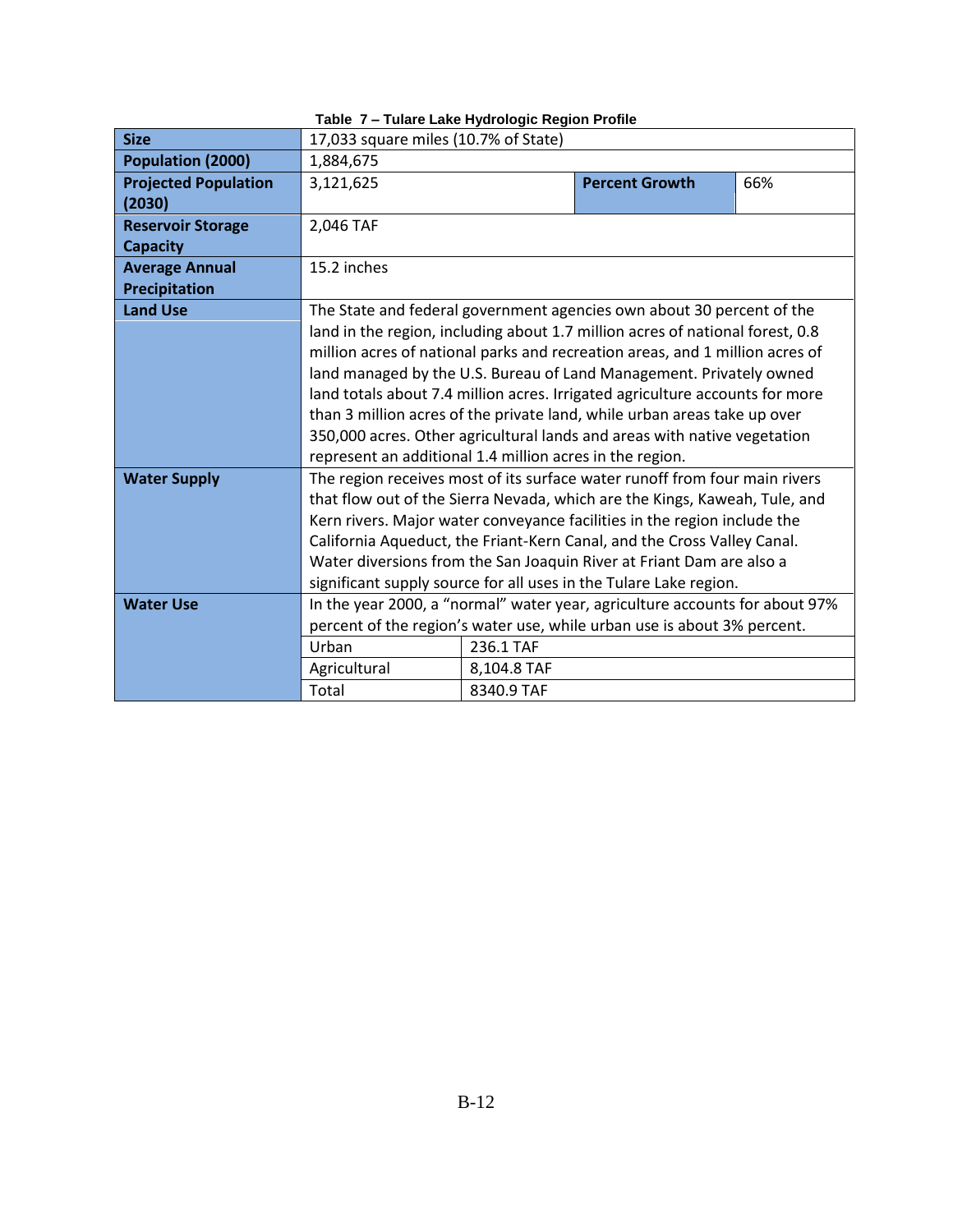# *B.6.2 Tulare Lake 2010 Water Supply and Energy Profile:*



#### Total Supply: 11,258 TAF Total Energy Consumption: 6,736 GWh

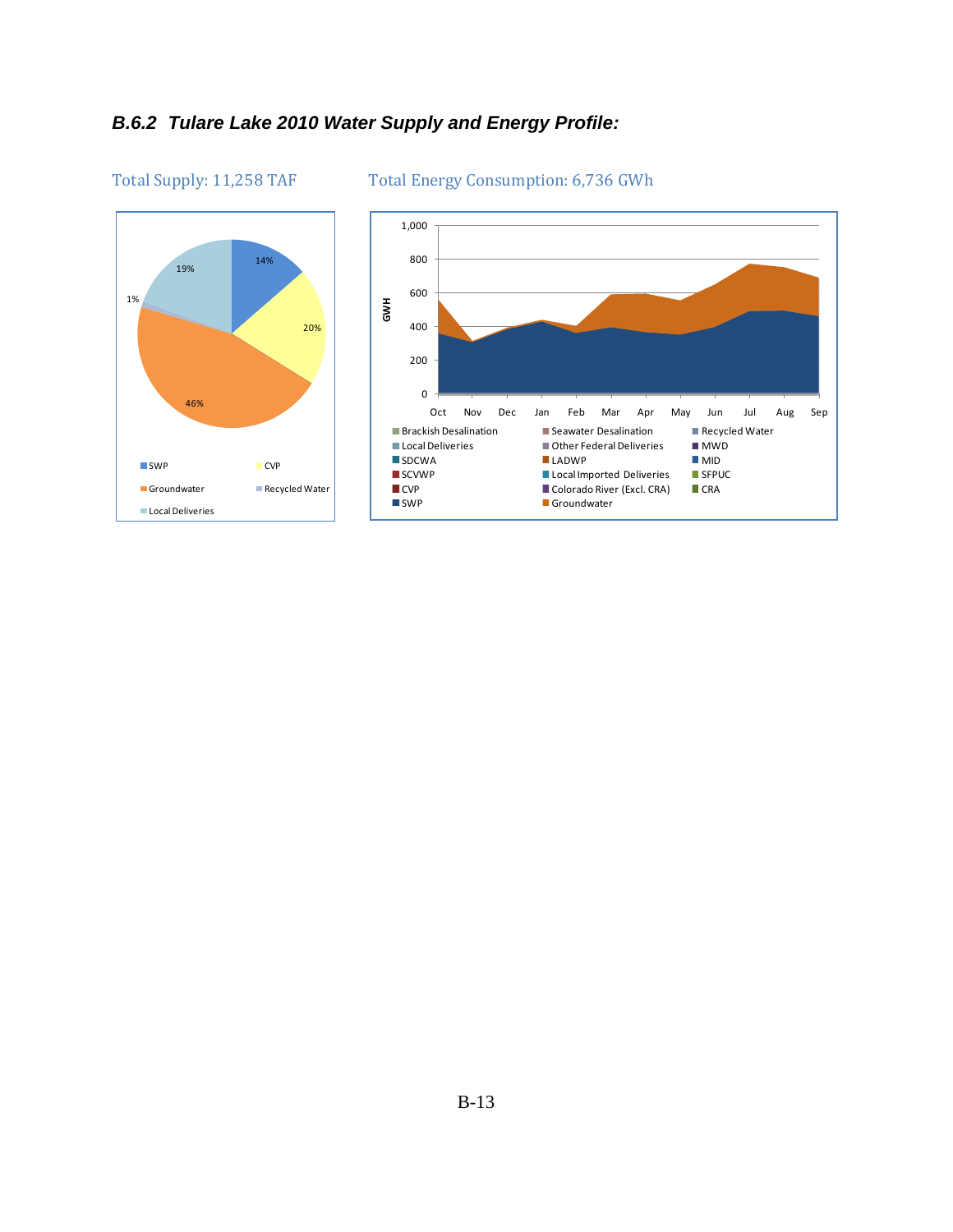# **B.7 Hydrologic Region Profile: North Lahontan (NL)**



## *B.7.1 Summary*

The North Lahontan Hydrologic Region forms part of the western edge of the Great Basin, a large landlocked area that includes most of Nevada and northern Utah. The crest of the Sierra Nevada forms much of the western boundary of this region. All surface water in the region drains eastward toward Nevada.

The regions climate is characterized by dry summers, with the occasional thunderstorm and snowy winters. The snowpack from the eastern slopes of the Sierra Nevada melts in the late spring and summer to become the primary source of surface water supplies for much of northern Nevada.

See Table 8 below for additional information on the North Lahontan Hydrologic Region.

| <b>Size</b>                 | 6,122 square miles (3.9% of the state)                                          |                                                                              |                                                                                 |     |  |  |  |  |  |
|-----------------------------|---------------------------------------------------------------------------------|------------------------------------------------------------------------------|---------------------------------------------------------------------------------|-----|--|--|--|--|--|
| Population (2000)           | 99,035                                                                          |                                                                              |                                                                                 |     |  |  |  |  |  |
| <b>Projected Population</b> | 130,800                                                                         |                                                                              | <b>Percent Growth</b>                                                           | 32% |  |  |  |  |  |
| (2030)                      |                                                                                 |                                                                              |                                                                                 |     |  |  |  |  |  |
| <b>Reservoir Storage</b>    | 1,181 TAF                                                                       |                                                                              |                                                                                 |     |  |  |  |  |  |
| <b>Capacity</b>             |                                                                                 |                                                                              |                                                                                 |     |  |  |  |  |  |
| <b>Average Annual</b>       | 23.1 inches                                                                     |                                                                              |                                                                                 |     |  |  |  |  |  |
| Precipitation               |                                                                                 |                                                                              |                                                                                 |     |  |  |  |  |  |
| <b>Land Use</b>             |                                                                                 |                                                                              | Much of the region is either national forest or lands under the jurisdiction of |     |  |  |  |  |  |
|                             |                                                                                 | the Bureau of Land Management. Cattle-ranching is the principal agricultural |                                                                                 |     |  |  |  |  |  |
|                             | activity with pasture and alfalfa being the dominant irrigated crops.           |                                                                              |                                                                                 |     |  |  |  |  |  |
|                             | Although growing seasons vary considerably each year, the mountain valleys      |                                                                              |                                                                                 |     |  |  |  |  |  |
|                             | where most crops are grown are usually frost free from late May to mid-         |                                                                              |                                                                                 |     |  |  |  |  |  |
|                             | September or about 120 days.                                                    |                                                                              |                                                                                 |     |  |  |  |  |  |
| <b>Water Supply</b>         | The largest rivers in the region and their average regulated runoff at the      |                                                                              |                                                                                 |     |  |  |  |  |  |
|                             | Nevada state line are the Truckee River with 540,000 acre-feet; the Carson      |                                                                              |                                                                                 |     |  |  |  |  |  |
|                             | River, 335,000 acre-feet; and the Walker River, 300,000 acre-feet. The Susan    |                                                                              |                                                                                 |     |  |  |  |  |  |
|                             | River is the only major river in the northern half of the region and its annual |                                                                              |                                                                                 |     |  |  |  |  |  |
|                             |                                                                                 |                                                                              | discharge at Susanville averages 60,000 acre-feet. The Truckee, Carson, and     |     |  |  |  |  |  |
|                             |                                                                                 |                                                                              | Walker rivers are largely governed by existing federal court water right        |     |  |  |  |  |  |
|                             |                                                                                 |                                                                              | decrees. On the California side, most locally developed water supplies are      |     |  |  |  |  |  |
|                             |                                                                                 |                                                                              | from groundwater or small surface water diversions, with storage provided       |     |  |  |  |  |  |
|                             | by outlet dams constructed on natural lakes.                                    |                                                                              |                                                                                 |     |  |  |  |  |  |
| <b>Water Use</b>            |                                                                                 |                                                                              | In the year 2000, a "normal" water year, agriculture accounts for about 94%     |     |  |  |  |  |  |
|                             |                                                                                 |                                                                              | percent of the region's water use, while urban use is about 6% percent.         |     |  |  |  |  |  |
|                             | Urban                                                                           | 24.8 TAF                                                                     |                                                                                 |     |  |  |  |  |  |
|                             | Agricultural                                                                    | 400.1 TAF                                                                    |                                                                                 |     |  |  |  |  |  |
|                             | Total                                                                           | 424.9 TAF                                                                    |                                                                                 |     |  |  |  |  |  |

**Table 8 – North Lahontan Hydrologic Region Profile**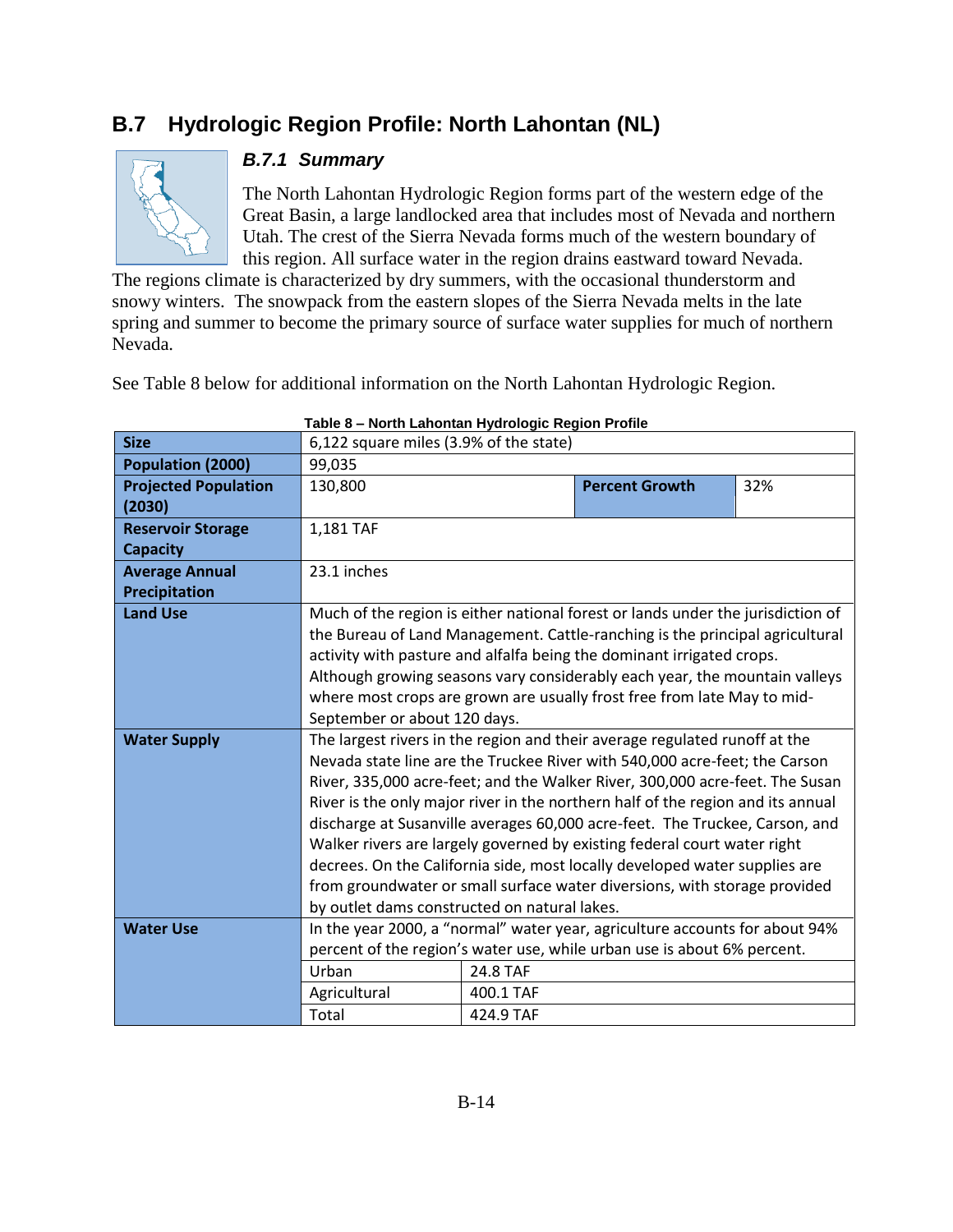## *B.7.2 North Lahontan 2010 Water Supply and Energy Profile:*



#### Total Supply: 691 TAF Total Energy Consumption: 49 GWh

# **1.3 Hydrologic Region Profile: South Lahontan (SL)**



#### *1.3.1 Summary*

The South Lahontan Hydrologic Region contains the Eastern Sierra and the Mojave Desert and includes both the highest point (Mount Whitney) and lowest point (Death Valley) in the lower 48 states. The northern half of the region includes Mono Lake, Owens Valley, Panamint Valley, Death Valley,

and the Amargosa River Valley. The climate of the South Lahontan region is generally arid.

See Table 9**Error! Reference source not found.** below for additional information on the South Lahontan Hydrologic Region.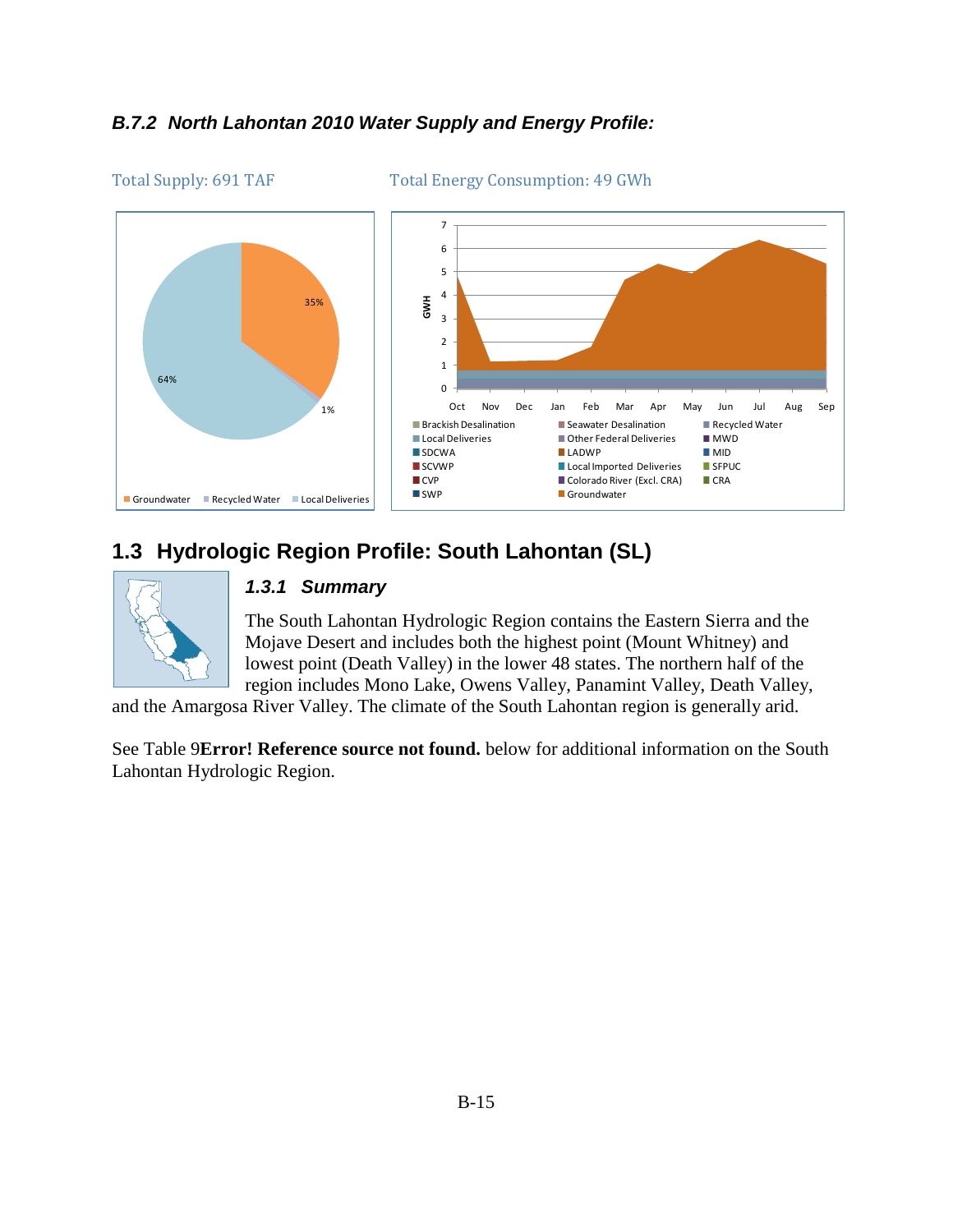| <b>Size</b>                                 | 26,732 square miles (16.9% of State)                                                                                                                                                                                                                                                                                                                                                                                                                                                                                         |                        |                       |     |  |  |
|---------------------------------------------|------------------------------------------------------------------------------------------------------------------------------------------------------------------------------------------------------------------------------------------------------------------------------------------------------------------------------------------------------------------------------------------------------------------------------------------------------------------------------------------------------------------------------|------------------------|-----------------------|-----|--|--|
| Population (2000)                           | 721,490                                                                                                                                                                                                                                                                                                                                                                                                                                                                                                                      |                        |                       |     |  |  |
| <b>Projected Population</b><br>(2030)       | 1,266,375                                                                                                                                                                                                                                                                                                                                                                                                                                                                                                                    |                        | <b>Percent Growth</b> | 76% |  |  |
| <b>Reservoir Storage</b><br><b>Capacity</b> | <b>459 TAF</b>                                                                                                                                                                                                                                                                                                                                                                                                                                                                                                               |                        |                       |     |  |  |
| <b>Average Annual</b><br>Precipitation      | 7.8 inches                                                                                                                                                                                                                                                                                                                                                                                                                                                                                                                   |                        |                       |     |  |  |
| <b>Land Use</b>                             | The region supports a variety of urban and agricultural uses, including a<br>moderate amount of agricultural acreage and several growing cities. Much<br>of the land in the region remains undeveloped and is under protected or<br>managed status for recreational, scenic, environmental, or military purposes.                                                                                                                                                                                                            |                        |                       |     |  |  |
| <b>Water Supply</b>                         | The Los Angeles Aqueduct is the region's major water development feature.<br>In 1913, the initial 223-mile-long aqueduct was completed by the Los<br>Angeles Department of Water and Power (LADWP) and began transporting<br>water from Owens Valley to the city of Los Angeles. Since then the aqueduct<br>has been extended 115 miles and a second 137-mile pipeline was<br>completed. There are eight small reservoirs in the Los Angeles Aqueduct<br>system with a combined storage capacity of about 323,000 acre-feet. |                        |                       |     |  |  |
| <b>Water Use</b>                            | In the year 2000, a "normal" water year, agriculture accounts for about 63%<br>percent of the region's water use, while urban use is about 37% percent.<br>Urban<br>178.8 TAF                                                                                                                                                                                                                                                                                                                                                |                        |                       |     |  |  |
|                                             | Agricultural<br>Total                                                                                                                                                                                                                                                                                                                                                                                                                                                                                                        | 310.4 TAF<br>489.2 TAF |                       |     |  |  |

**Table 9 – South Lahontan Hydrologic Region Profile**

*B.7.3 South Lahontan 2010 Water Supply and Energy Profile:*



### Total Supply: 730 TAF Total Energy Consumption: 657 GWh

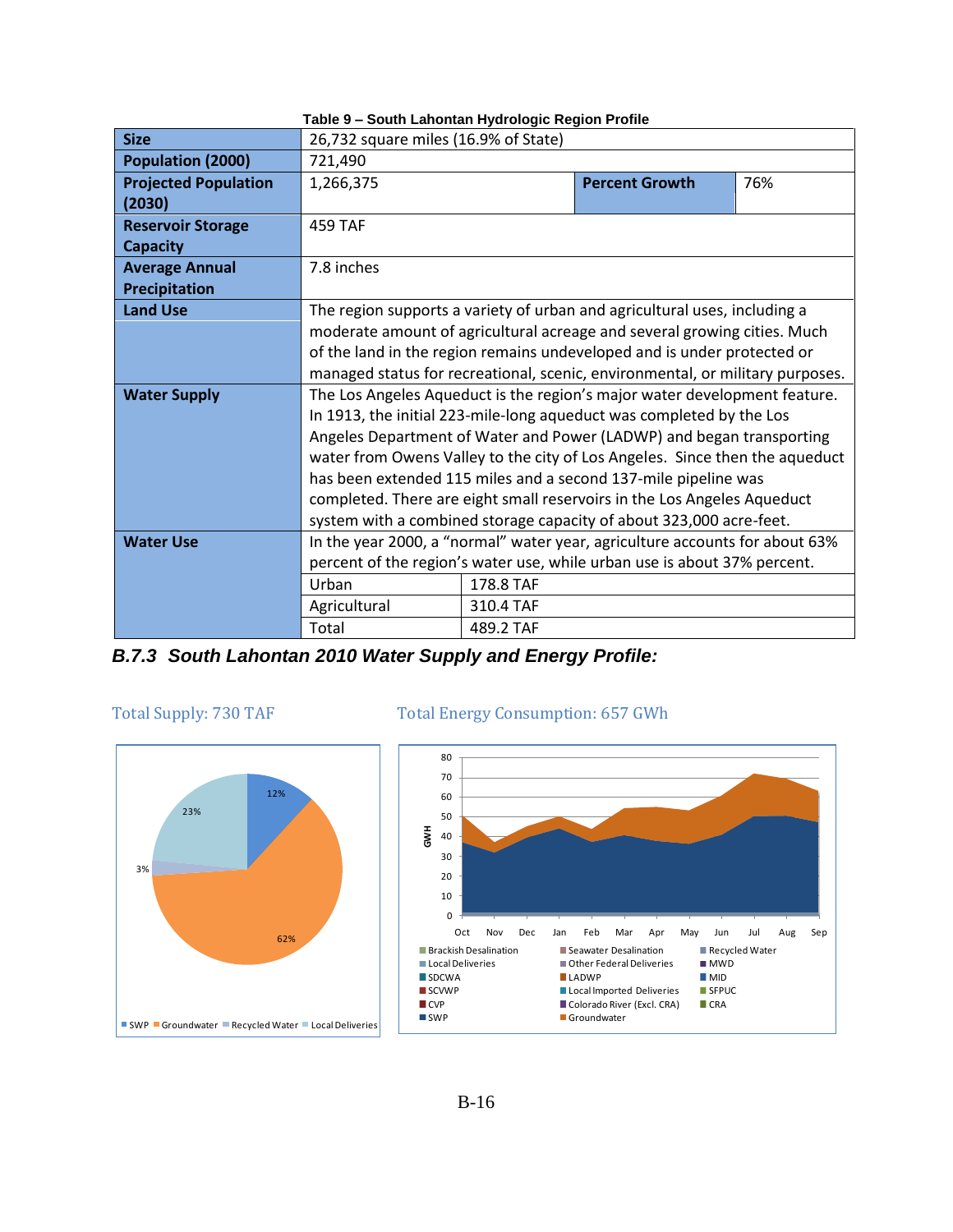# **B.8 Hydrologic Region Profile: Colorado River (CR)**



### *B.8.1 Summary*

The Colorado River Hydrologic Region is in the southeastern corner of California. The region includes all of Imperial County, about the eastern onefourth of San Diego County, the eastern two-thirds of Riverside County, and the southeastern one-third of San Bernardino County. It has a variety of arid desert terrain that includes many bowl-shaped valleys, broad alluvial fans,

sandy washes, and hills and mountains. Nearly the entire Colorado River region has a subtropical desert climate with hot summers and generally mild winters.

See Table 10 below for additional information on the Colorado River Hydrologic Region.

|                             |                                                                              | $-$ 00101 au 0 111101 111101 010 yılı 110 yılım 1 011110 |                                                                              |     |  |  |
|-----------------------------|------------------------------------------------------------------------------|----------------------------------------------------------|------------------------------------------------------------------------------|-----|--|--|
| <b>Size</b>                 | 19,962 square miles (12.6% of State)                                         |                                                          |                                                                              |     |  |  |
| Population (2000)           | 606,535                                                                      |                                                          |                                                                              |     |  |  |
| <b>Projected Population</b> | 1,166,550                                                                    |                                                          | <b>Percent Growth</b>                                                        | 92% |  |  |
| (2030)                      |                                                                              |                                                          |                                                                              |     |  |  |
| <b>Reservoir Storage</b>    | 620 TAF                                                                      |                                                          |                                                                              |     |  |  |
| <b>Capacity</b>             |                                                                              |                                                          |                                                                              |     |  |  |
| <b>Average Annual</b>       | 5.7 inches                                                                   |                                                          |                                                                              |     |  |  |
| <b>Precipitation</b>        |                                                                              |                                                          |                                                                              |     |  |  |
| <b>Land Use</b>             |                                                                              |                                                          | The region is a land of unequalled agricultural bounty with a growing urban  |     |  |  |
|                             |                                                                              |                                                          | sector, and large expanses of open, wild terrain. Famous parks in the region |     |  |  |
|                             |                                                                              |                                                          | include Joshua Tree National Park, the Mojave National Scenic Preserve,      |     |  |  |
|                             |                                                                              |                                                          | Anza-Borrego Desert State Park, and the Salton Sea and the Picacho state     |     |  |  |
|                             |                                                                              |                                                          | recreation areas. There are also several areas set aside for preservation or |     |  |  |
|                             | other land management purposes, including national recreation and            |                                                          |                                                                              |     |  |  |
|                             | wilderness areas, wildlife refuges, Indian tribal reservations and U.S. Navy |                                                          |                                                                              |     |  |  |
|                             | facilities.                                                                  |                                                          |                                                                              |     |  |  |
| <b>Water Supply</b>         | About 85 percent of the region's urban and agricultural water supply comes   |                                                          |                                                                              |     |  |  |
|                             | from surface water deliveries from the Colorado River. Water from the river  |                                                          |                                                                              |     |  |  |
|                             | is delivered into the region through the All-American and Coachella canals,  |                                                          |                                                                              |     |  |  |
|                             | local diversions, and the Colorado River Aqueduct by means of an exchange    |                                                          |                                                                              |     |  |  |
|                             |                                                                              |                                                          | for State Water Project (SWP) water. The remaining water is provided by      |     |  |  |
|                             |                                                                              |                                                          | local surface water and groundwater. The Colorado River is an interstate     |     |  |  |
|                             |                                                                              |                                                          | and international river whose use is apportioned among the seven Colorado    |     |  |  |
|                             |                                                                              |                                                          | River Basin states and Mexico by a complex body of statutes, decrees, and    |     |  |  |
|                             | court decisions known collectively as the "Law of the River"                 |                                                          |                                                                              |     |  |  |
| <b>Water Use</b>            |                                                                              |                                                          | In the year 2000, a "normal" water year, agriculture accounts for about 90%  |     |  |  |
|                             |                                                                              |                                                          | percent of the region's water use, while urban use is about 10% percent.     |     |  |  |
|                             | Urban                                                                        | 420.6 TAF                                                |                                                                              |     |  |  |
|                             | Agricultural                                                                 | 3,831.6 TAF                                              |                                                                              |     |  |  |
|                             | Total                                                                        | 4,252.2 TAF                                              |                                                                              |     |  |  |
|                             |                                                                              |                                                          |                                                                              |     |  |  |

**Table 10 – Colorado River Hydrologic Region Profile**